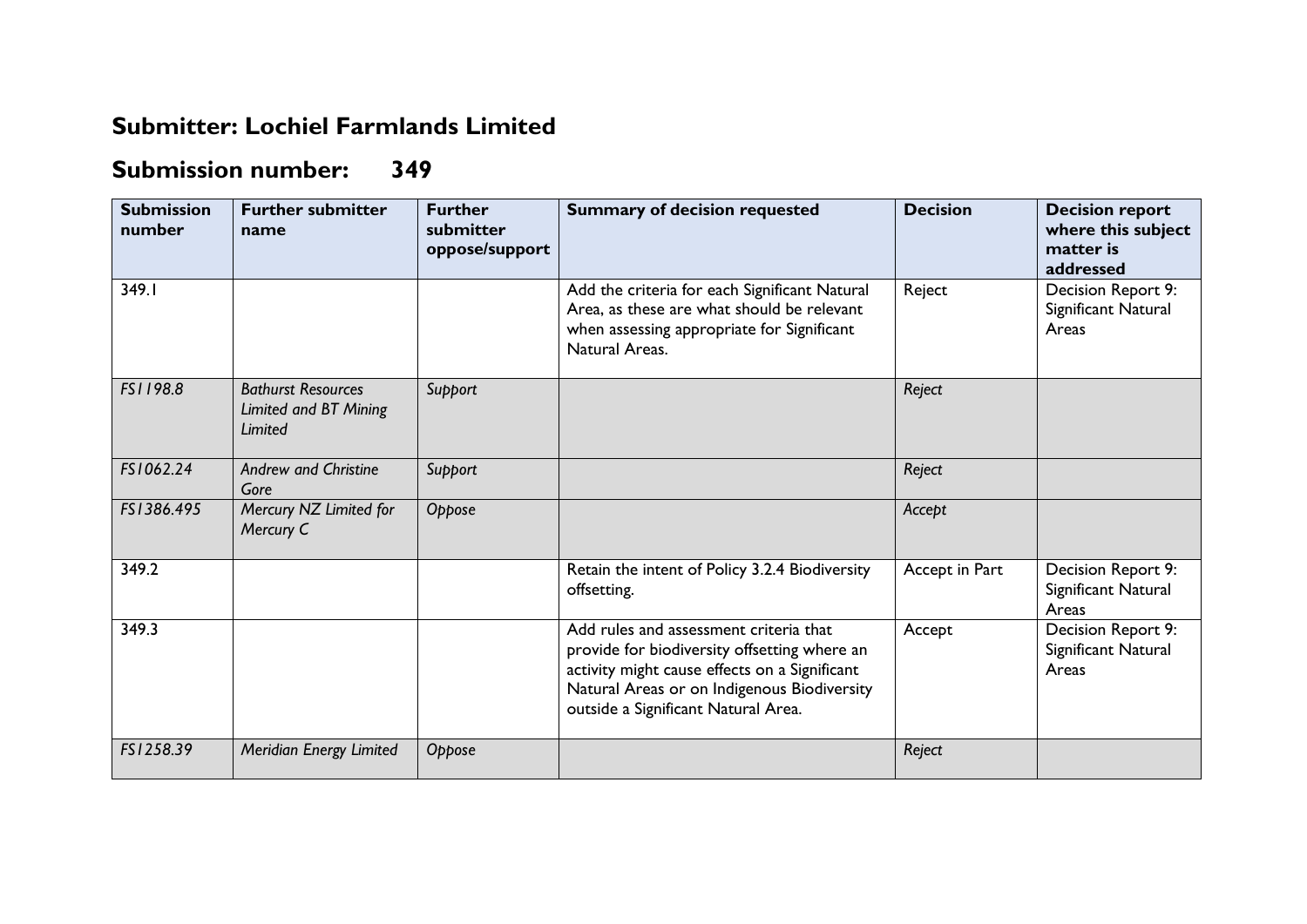| <b>Submission</b><br>number | <b>Further submitter</b><br>name    | <b>Further</b><br>submitter<br>oppose/support | <b>Summary of decision requested</b>                                                                                                   | <b>Decision</b> | <b>Decision report</b><br>where this subject<br>matter is<br>addressed                      |
|-----------------------------|-------------------------------------|-----------------------------------------------|----------------------------------------------------------------------------------------------------------------------------------------|-----------------|---------------------------------------------------------------------------------------------|
| 349.4                       |                                     |                                               | Amend Rule 22.2.4 Hazardous substances, to<br>replace the reference from "Appendix 6<br>(Hazardous Substances)" to "Appendix 5".       | Accept in Part  | Decision Report II:<br><b>Hazardous</b><br>Substances and<br>Contaminated Land              |
| FS1386.496                  | Mercury NZ Limited for<br>Mercury C | Oppose                                        |                                                                                                                                        | Accept in Part  |                                                                                             |
| 349.5                       |                                     |                                               | Retain the intent of Policy 3.2.8 Incentivise<br>subdivision.                                                                          | reject          | Decision Report 22:<br>Rural Zone and<br>Decision Report 9:<br>Significant Natural<br>Areas |
| 349.6                       |                                     |                                               | Delete the limitation in Rule 22.4.3(a)(i)<br>Significant Natural Areas on title boundaries<br>not dividing Significant Natural Areas. | Reject          | Decision Report 22:<br><b>Rural Zone</b>                                                    |
| 349.7                       |                                     |                                               | Retain Rule 22.2.1.1 Noise - General.                                                                                                  | Accept in Part  | Decision Report 22:<br><b>Rural Zone</b>                                                    |
| 349.8                       |                                     |                                               | Retain Rule 22.2.3.1 P1(a)(i) Earthworks -<br>General for ancillary rural earthworks as a<br>permitted activity.                       | Accept in Part  | Decision Report 22:<br><b>Rural Zone</b>                                                    |
| FS1386.497                  | Mercury NZ Limited for<br>Mercury C | Oppose                                        |                                                                                                                                        | Accept in Part  |                                                                                             |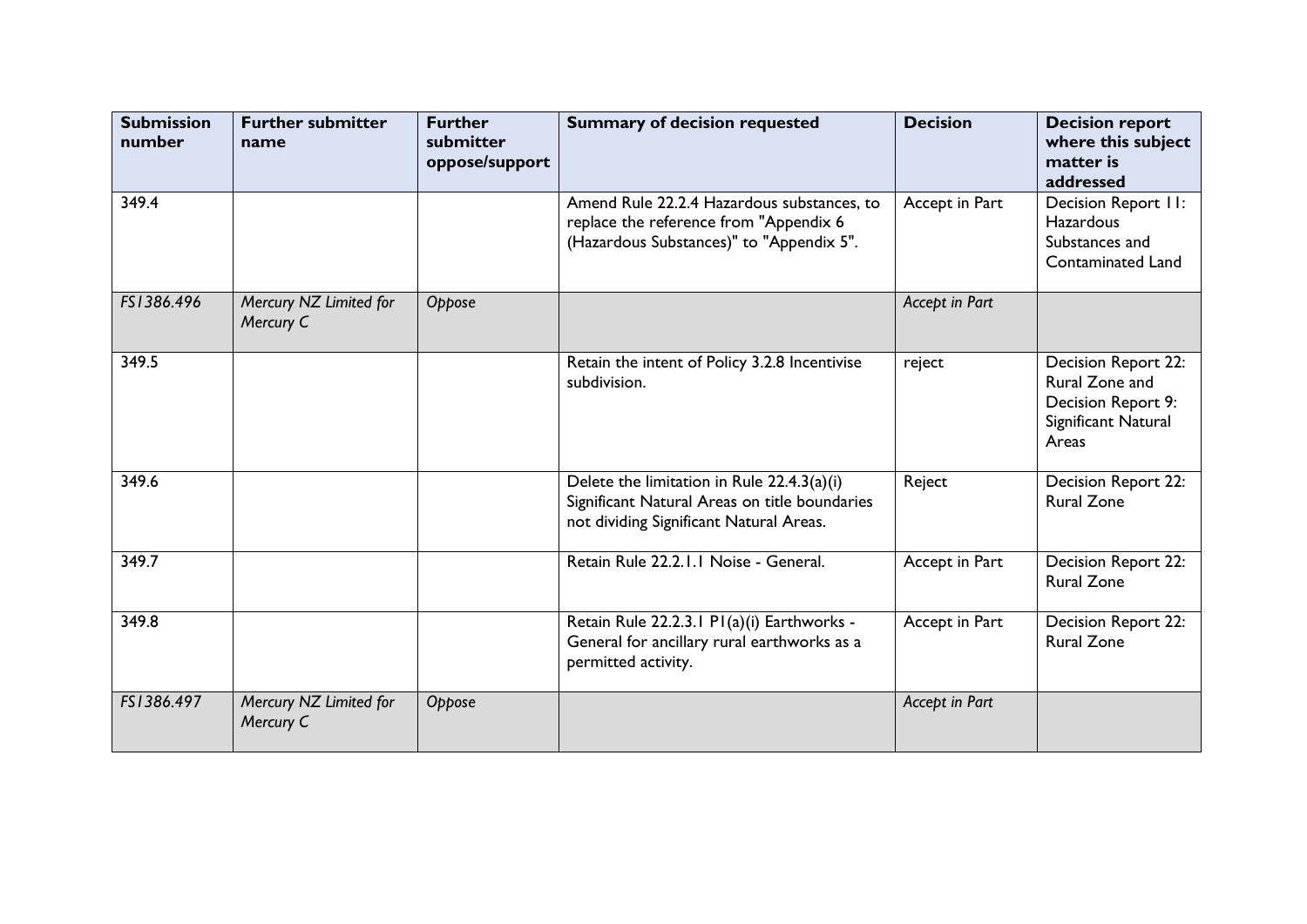| <b>Submission</b><br>number | <b>Further submitter</b><br>name    | <b>Further</b><br>submitter<br>oppose/support | <b>Summary of decision requested</b>                                                                                                                                                                                                                                                                                                                                               | <b>Decision</b> | <b>Decision report</b><br>where this subject<br>matter is<br>addressed |
|-----------------------------|-------------------------------------|-----------------------------------------------|------------------------------------------------------------------------------------------------------------------------------------------------------------------------------------------------------------------------------------------------------------------------------------------------------------------------------------------------------------------------------------|-----------------|------------------------------------------------------------------------|
| 349.9                       |                                     |                                               | Add a provision in rule 22.2.3.1.P1<br>Earthworks - General permitting earthworks<br>for farm buildings.                                                                                                                                                                                                                                                                           | Accept in Part  | Decision Report 22:<br><b>Rural Zone</b>                               |
| FS1386.498                  | Mercury NZ Limited for<br>Mercury C | Oppose                                        |                                                                                                                                                                                                                                                                                                                                                                                    | Accept in Part  |                                                                        |
| 349.10                      |                                     |                                               | Amend Rule 22.2.3. IPI(a)(ii) Earthworks -<br>General, to increase the volume of aggregate<br>permitted for a farm quarry from 1000m3 to<br>2500m3.                                                                                                                                                                                                                                | Reject          | <b>Decision Report 22:</b><br><b>Rural Zone</b>                        |
| FS1342.62                   |                                     |                                               | Allow submission point 349.10.                                                                                                                                                                                                                                                                                                                                                     | Reject          |                                                                        |
| 349.11                      |                                     |                                               | Amend Rule 22.2.3.1 Earthworks - General,<br>to reflect the earthworks limits in the<br><b>Thames Coromandel District Council's</b><br>Proposed District Plan's Rural Zone, as<br>follows:<br>maximum area per site per<br>calendar year is 10,000m2 (1ha)<br>maximum<br>volume per site per calendar year is 2.500m2<br>maximum height of any fill and/or cut<br>(1 ha)<br>is 5m. | Reject          | Decision Report 22:<br><b>Rural Zone</b>                               |
| FS1386.499                  | Mercury NZ Limited for<br>Mercury C | Oppose                                        |                                                                                                                                                                                                                                                                                                                                                                                    | Accept          |                                                                        |
| 349.12                      |                                     |                                               | Delete from Rule 22.2.3.3 Earthworks in<br>Significant Natural Areas, the earthworks<br>controls relating to maintenance of existing<br>tracks, fences or drains.                                                                                                                                                                                                                  | Reject          | Decision Report 9:<br>Significant Natural<br>Areas                     |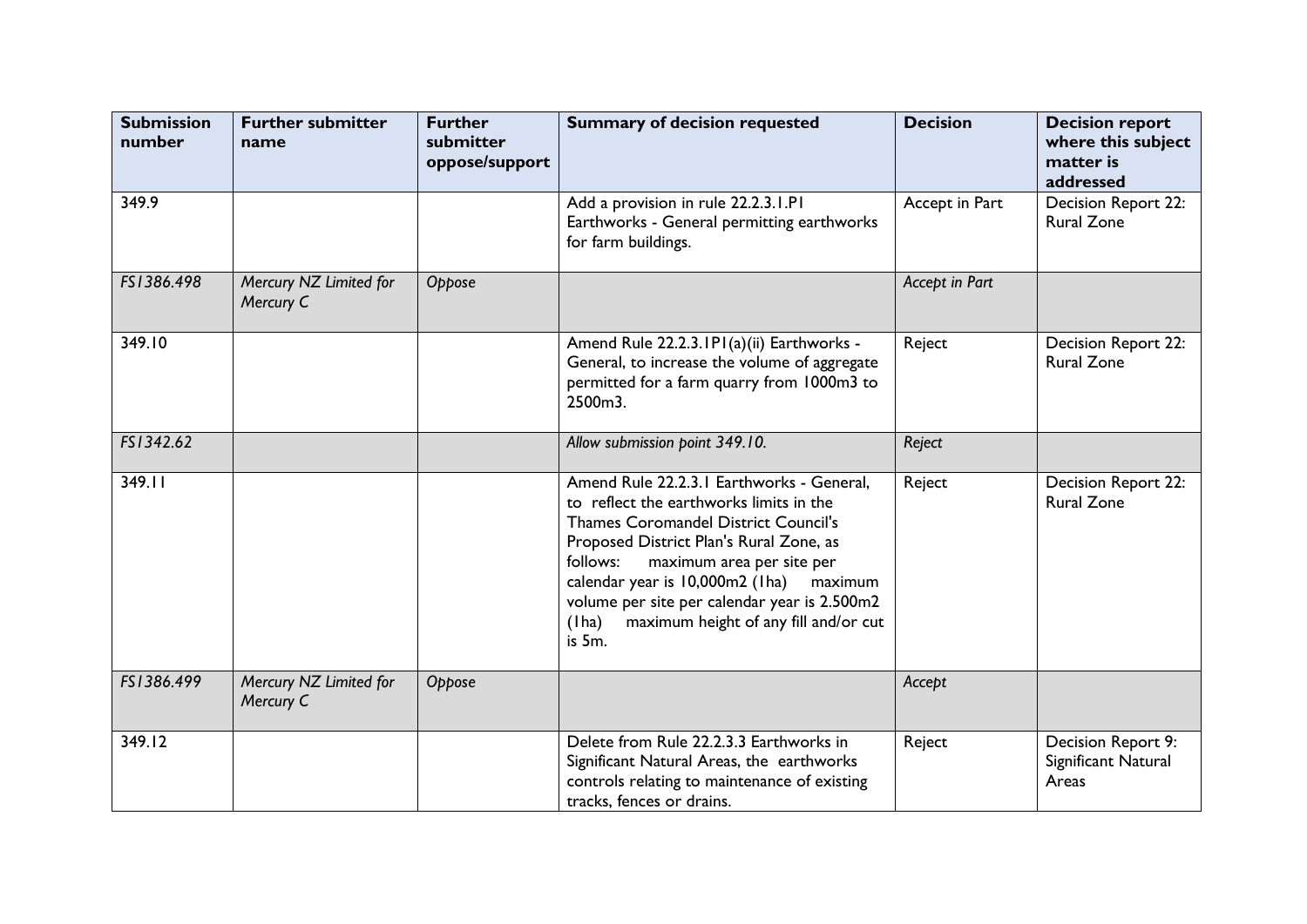| <b>Submission</b><br>number | <b>Further submitter</b><br>name | <b>Further</b><br>submitter<br>oppose/support | <b>Summary of decision requested</b>                                                                                                                                                                        | <b>Decision</b> | <b>Decision report</b><br>where this subject<br>matter is<br>addressed |
|-----------------------------|----------------------------------|-----------------------------------------------|-------------------------------------------------------------------------------------------------------------------------------------------------------------------------------------------------------------|-----------------|------------------------------------------------------------------------|
| 349.13                      |                                  |                                               | Delete from Rule 22.2.3.3 Earthworks in<br>Significant Natural Areas, the earthworks<br>controls on cultivation and pasture<br>maintenance.                                                                 | Reject          | Decision Report 9:<br>Significant Natural<br>Areas                     |
| 349.14                      |                                  |                                               | Amend Rule 22.2.7D1 Indigenous vegetation<br>clearance inside a Significant Natural Area, to<br>be a restricted discretionary activity rather<br>than a discretionary activity and<br>read: DIRDI.          | Reject          | Decision Report 9:<br>Significant Natural<br>Areas                     |
| FS1340.45                   | TaTa Valley Limited              | Support                                       |                                                                                                                                                                                                             | Reject          |                                                                        |
| FS1377.56                   | <b>Havelock Village Limited</b>  | Support                                       |                                                                                                                                                                                                             | Reject          |                                                                        |
| 349.15                      |                                  |                                               | Amend Rule 22.2.7P3(a) Indigenous<br>vegetation clearance inside a Significant<br>Natural Area, to increase the area for<br>indigenous vegetation clearance in relation to<br>buildings and access/parking. | Reject          | Decision Report 9:<br>Significant Natural<br>Areas                     |
| FS1340.46                   | TaTa Valley Limited              | Support                                       |                                                                                                                                                                                                             | Reject          |                                                                        |
| FS1377.57                   | Havelock Village Limited         | Support                                       |                                                                                                                                                                                                             | Reject          |                                                                        |
| 349.16                      |                                  |                                               | Amend Rule 22.2.8 Indigenous vegetation<br>clearance outside a Significant Natural Area,<br>to remove all controls on indigenous<br>vegetation clearance for pasture maintenance                            | Reject          | Decision Report 9:<br>Significant Natural<br>Areas                     |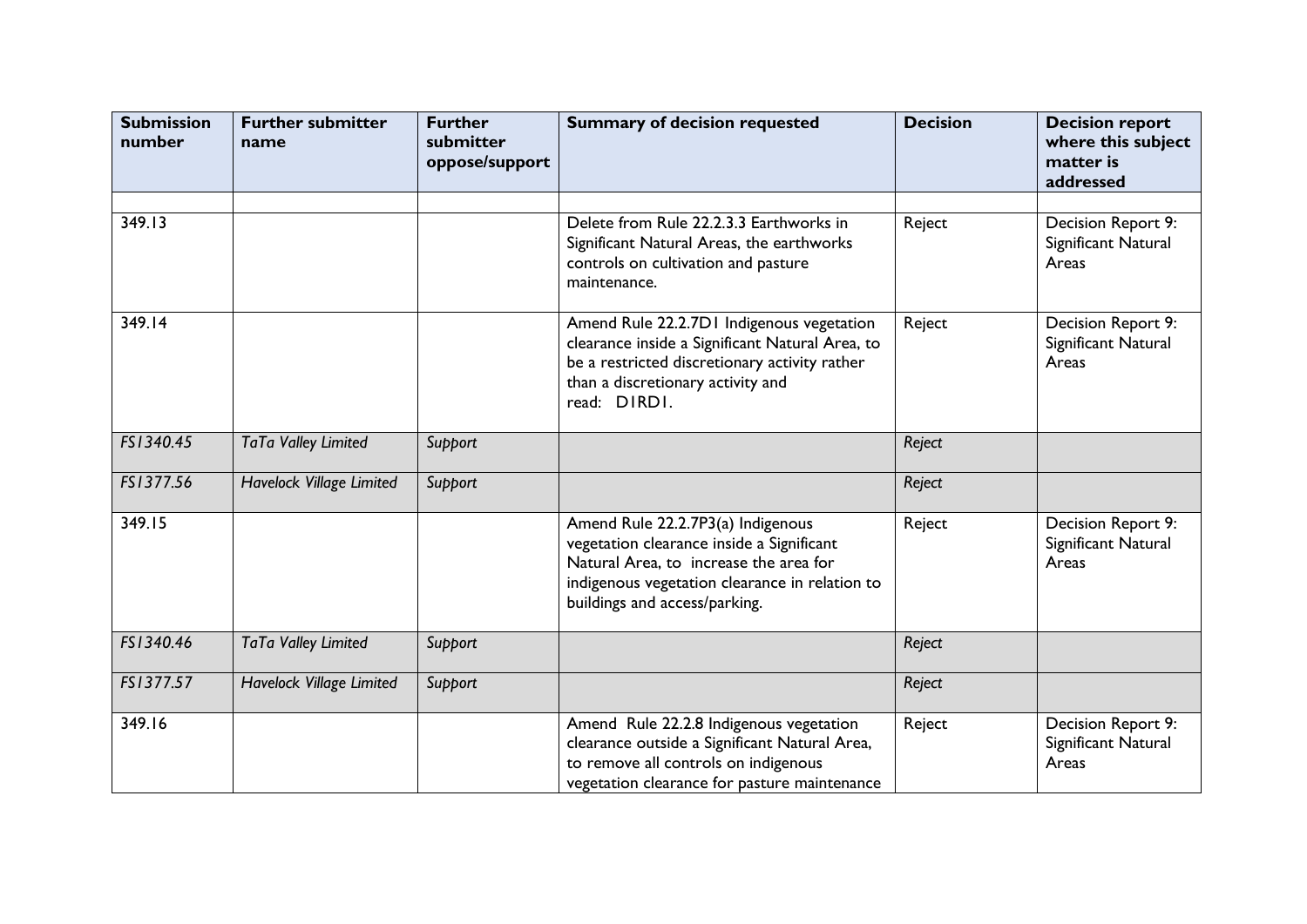| <b>Submission</b><br>number | <b>Further submitter</b><br>name    | <b>Further</b><br>submitter<br>oppose/support | <b>Summary of decision requested</b>                                                                                                                                                                                                                                                                                   | <b>Decision</b> | <b>Decision report</b><br>where this subject<br>matter is<br>addressed |
|-----------------------------|-------------------------------------|-----------------------------------------------|------------------------------------------------------------------------------------------------------------------------------------------------------------------------------------------------------------------------------------------------------------------------------------------------------------------------|-----------------|------------------------------------------------------------------------|
|                             |                                     |                                               | and other existing activities ancillary to<br>farming.                                                                                                                                                                                                                                                                 |                 |                                                                        |
| 349.17                      |                                     |                                               | Amend Rule 22.2.8 Indigenous vegetation<br>clearance outside a Significant Natural Area,<br>to increase the permitted indigenous<br>vegetation clearance for new pasture, new<br>fencing and tracks to 2,500m2 per site per<br>year.                                                                                   | Reject          | Decision Report 9:<br>Significant Natural<br>Areas                     |
| 349.18                      |                                     |                                               | Amend Rule 22.2.8 Indigenous vegetation<br>clearance outside a Significant Natural Area,<br>to increase the limit for permitted indigenous<br>vegetation clearance for new dwellings and<br>buildings and associated access to 2500m2<br>per site per year.                                                            | Reject          | Decision Report 9:<br>Significant Natural<br>Areas                     |
| 349.19                      |                                     |                                               | Delete Rule 22.3.7.5 PI Building setback -<br>water bodies. OR Delete Rule 22.3.7.5 PI<br>(a)(ii) Building setback - water bodies.                                                                                                                                                                                     | Reject          | Decision Report 22:<br><b>Rural Zone</b>                               |
| FS1386.500                  | Mercury NZ Limited for<br>Mercury C | Oppose                                        |                                                                                                                                                                                                                                                                                                                        | Accept          |                                                                        |
| 349.20                      |                                     |                                               | Amend Rule 22.2.8 Indigenous vegetation<br>clearance outside a Significant Natural Area,<br>to enable any indigenous vegetation clearance<br>for a consented building platform or for<br>clearance that has been considered<br>appropriate at the time of resource or<br>subdivision consent approval to be permitted. | Reject          | Decision Report 9:<br>Significant Natural<br>Areas                     |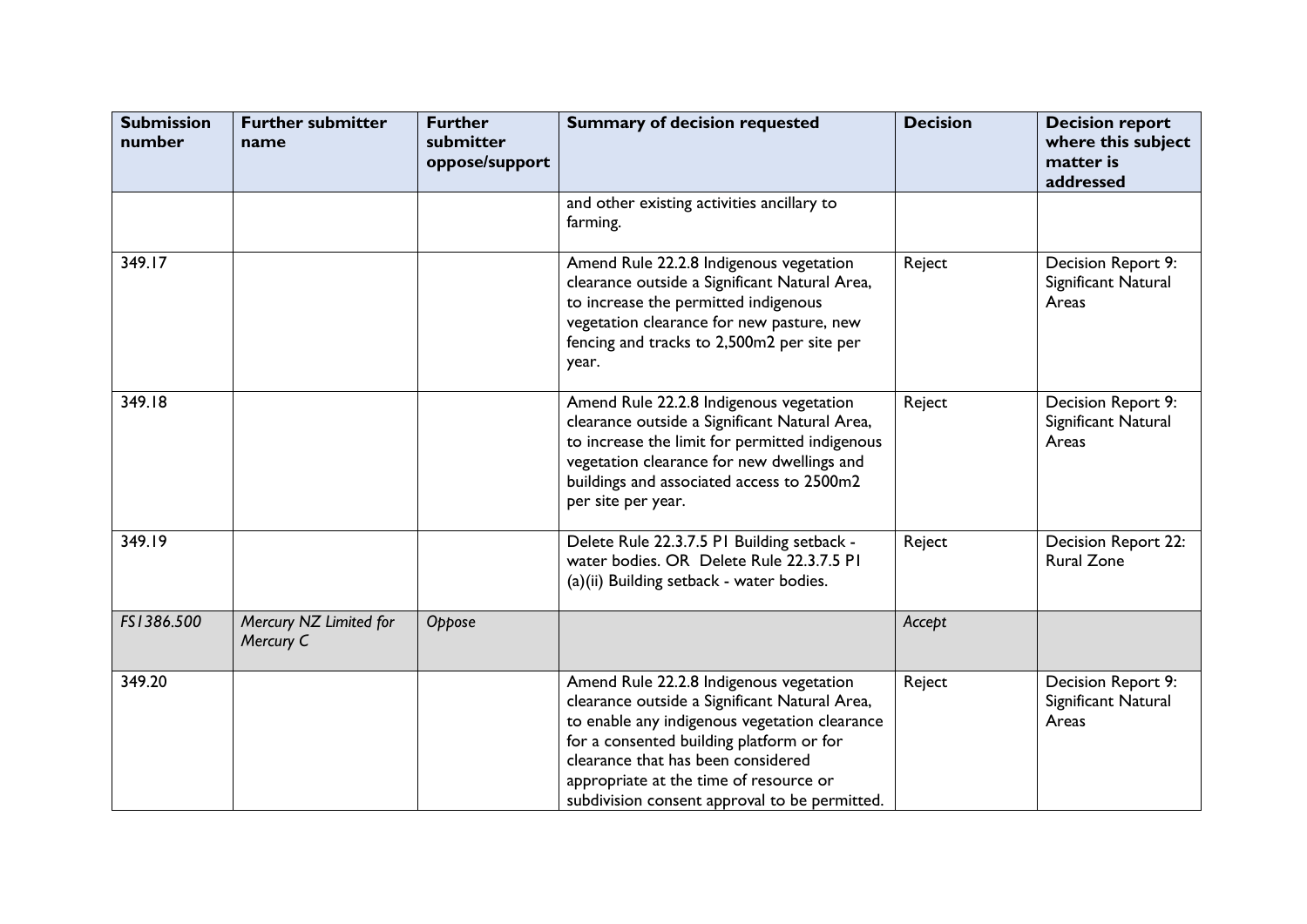| <b>Submission</b><br>number | <b>Further submitter</b><br>name              | <b>Further</b><br>submitter<br>oppose/support | <b>Summary of decision requested</b>                                                                                                                                       | <b>Decision</b> | <b>Decision report</b><br>where this subject<br>matter is<br>addressed |
|-----------------------------|-----------------------------------------------|-----------------------------------------------|----------------------------------------------------------------------------------------------------------------------------------------------------------------------------|-----------------|------------------------------------------------------------------------|
| 349.21                      |                                               |                                               | Amend Rule 22.3.7.5D1 Building setback -<br>water bodies, to be considered a restricted<br>discretionary activity rather than<br>discretionary activity and to read: DIRDI | Accept          | Decision Report 22:<br><b>Rural Zone</b>                               |
| FS1386.501                  | Mercury NZ Limited for<br>Mercury C           | Oppose                                        |                                                                                                                                                                            | Reject          |                                                                        |
| 349.22                      |                                               |                                               | Delete references to Environmental<br>Protection Area/EPA in Rule 22.3.7.6 Building<br>setback - water bodies.                                                             | Reject          | Decision Report 22:<br><b>Rural Zone</b>                               |
| FS1386.502                  | Mercury NZ Limited for<br>Mercury C           | Oppose                                        |                                                                                                                                                                            | Accept          |                                                                        |
| 349.23                      |                                               |                                               | Retain Rule 22.4.1.6 Conservation lot<br>subdivision.                                                                                                                      | Reject          | Decision Report 22:<br><b>Rural Zone</b>                               |
| 349.24                      |                                               |                                               | Delete Rule 22.4.3RD I(a)(i) Title boundaries<br>- Significant Natural Areas, heritage items,<br>Maaori sites of significance and Maaori areas<br>of significance.         | Reject          | Decision Report 22:<br><b>Rural Zone</b>                               |
| FS1323.128                  | <b>Heritage New Zealand</b><br>Pouhere Taonga | Oppose                                        |                                                                                                                                                                            | Accept          |                                                                        |
| 349.25                      |                                               |                                               | Amend Rule 22.4.4RD1 Subdivision - Road<br>frontage, to a discretionary activity rather                                                                                    | Reject          | Decision Report 22:<br><b>Rural Zone</b>                               |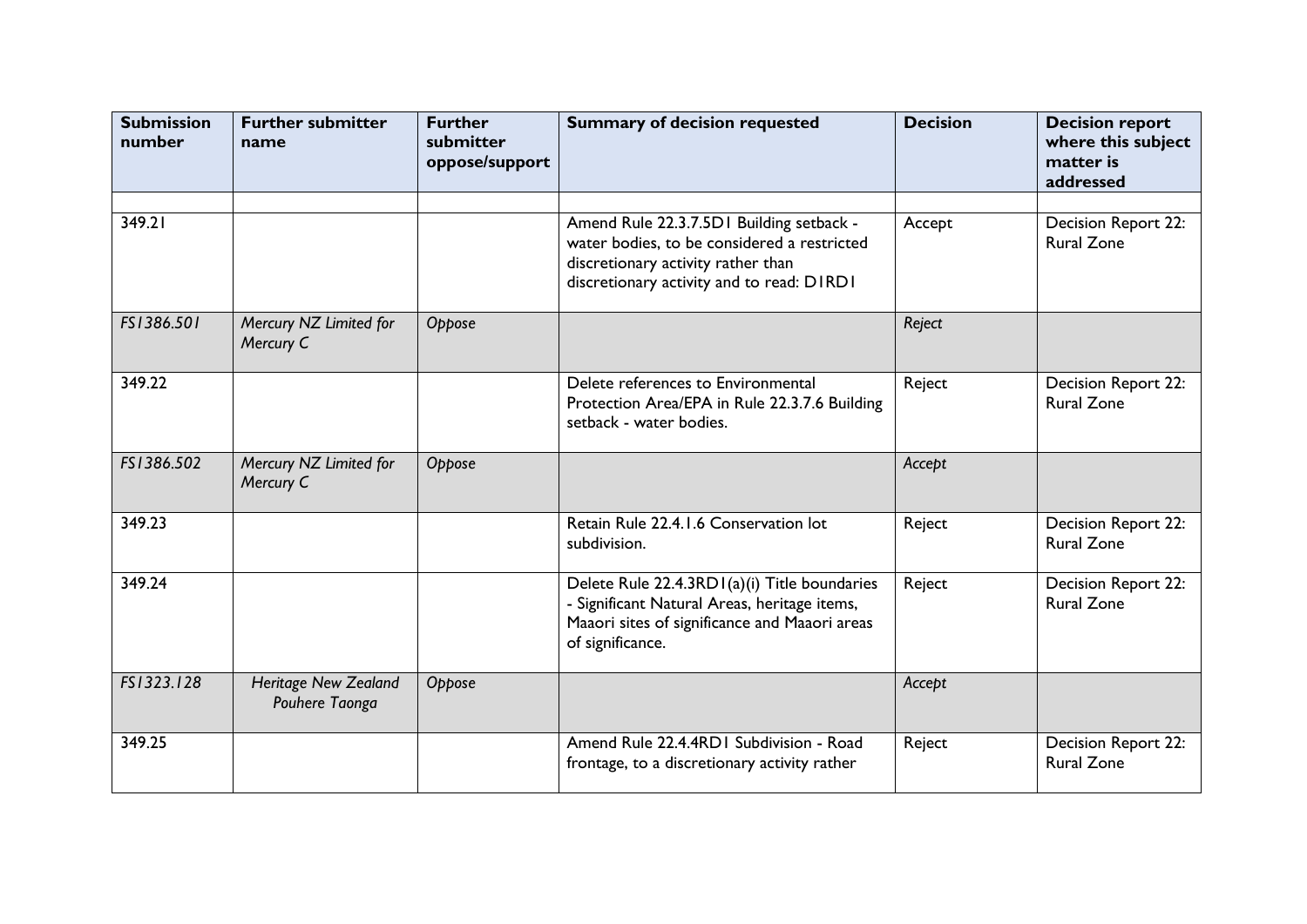| <b>Submission</b><br>number | <b>Further submitter</b><br>name              | <b>Further</b><br>submitter<br>oppose/support | <b>Summary of decision requested</b>                                                                                                                                                                                                                                                                                         | <b>Decision</b> | <b>Decision report</b><br>where this subject<br>matter is<br>addressed |
|-----------------------------|-----------------------------------------------|-----------------------------------------------|------------------------------------------------------------------------------------------------------------------------------------------------------------------------------------------------------------------------------------------------------------------------------------------------------------------------------|-----------------|------------------------------------------------------------------------|
|                             |                                               |                                               | than a restricted discretionary activity and<br>read RDIDI                                                                                                                                                                                                                                                                   |                 |                                                                        |
| 349.26                      |                                               |                                               | Amend Rule 22.4.3 Title boundaries -<br>Significant Natural Areas, heritage items,<br>Maaori sites of significance and Maaori areas<br>of significance so that subdivision that does<br>not comply with the standards for Title<br>Boundaries on SNAs and Maaori sites/areas<br>of significance is a discretionary activity. | Reject          | Decision Report 22:<br><b>Rural Zone</b>                               |
| FS1323.129                  | <b>Heritage New Zealand</b><br>Pouhere Taonga | Oppose                                        |                                                                                                                                                                                                                                                                                                                              | Accept          |                                                                        |
| 349.27                      |                                               |                                               | Delete references to the Environmental<br>Protection Area in Rule 22.4.6 Subdivision of<br>land containing all or part of an<br><b>Environmental Protection Area.</b>                                                                                                                                                        | Reject          | <b>Decision Report 22:</b><br><b>Rural Zone</b>                        |
| FS1386.503                  | Mercury NZ Limited for<br>Mercury C           | Oppose                                        |                                                                                                                                                                                                                                                                                                                              | Reject          |                                                                        |
| 349.28                      |                                               |                                               | Review application of Significant Natural<br>Areas mapping on Lochiel Farmlands Ltd<br>property at 316 Allen and Eyre Road,<br>Onewhero.                                                                                                                                                                                     | Accept          | Decision Report 9:<br>Significant Natural<br>Areas                     |
| FS1293.101                  | Department of<br>Conservation                 | Oppose                                        |                                                                                                                                                                                                                                                                                                                              | Reject          |                                                                        |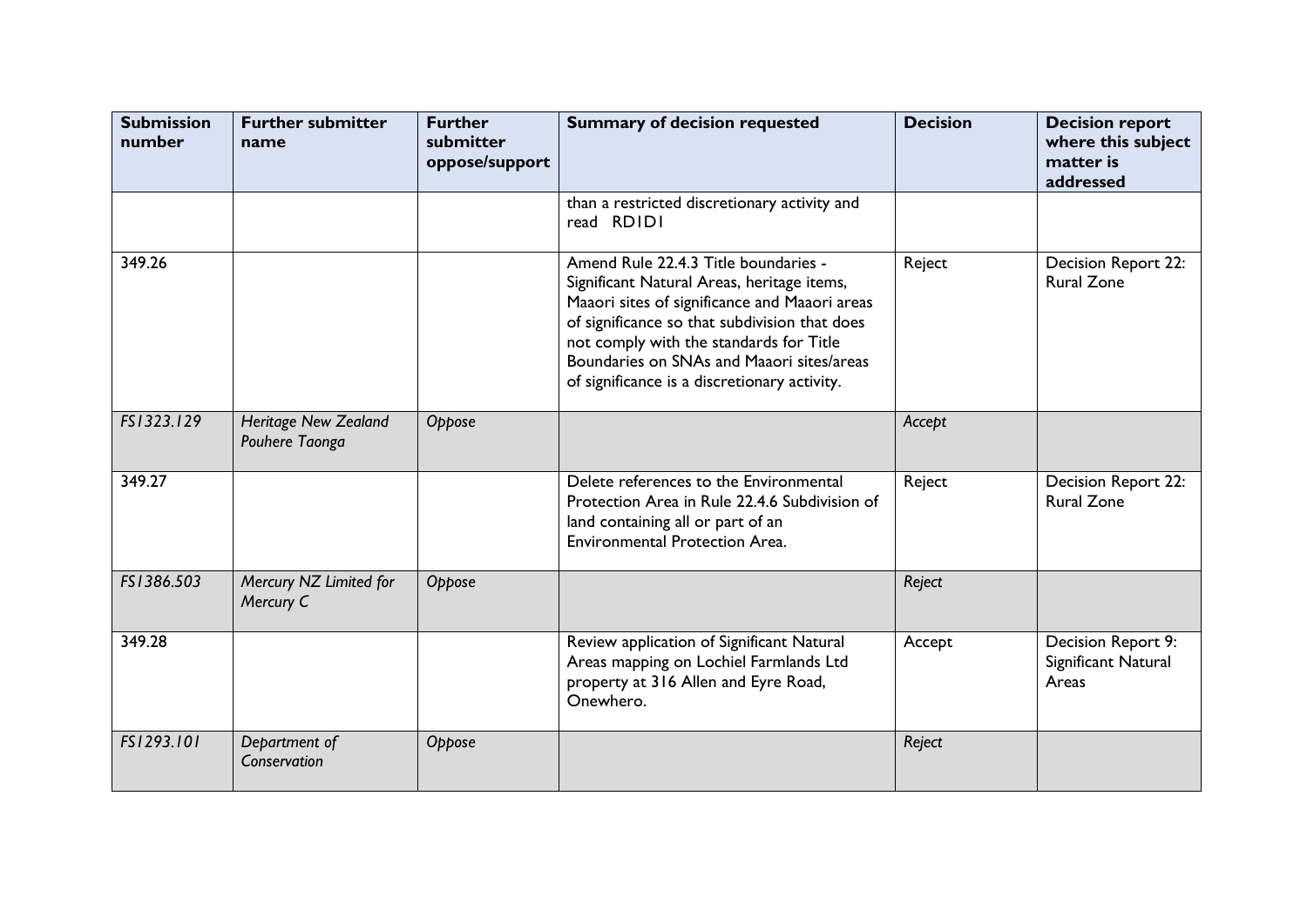| <b>Submission</b><br>number | <b>Further submitter</b><br>name    | <b>Further</b><br>submitter<br>oppose/support | <b>Summary of decision requested</b>                                                                                                                                                      | <b>Decision</b> | <b>Decision report</b><br>where this subject<br>matter is<br>addressed |
|-----------------------------|-------------------------------------|-----------------------------------------------|-------------------------------------------------------------------------------------------------------------------------------------------------------------------------------------------|-----------------|------------------------------------------------------------------------|
| 349.29                      |                                     |                                               | Ensure that Council funds the investigation of,<br>identification of and robustness of Significant<br>Natural Area mapping throughout the<br>District.                                    | Accept          | Decision Report 9:<br>Significant Natural<br>Areas                     |
| FS1062.25                   | <b>Andrew and Christine</b><br>Gore | Support                                       |                                                                                                                                                                                           | Reject          |                                                                        |
| 349.30                      |                                     |                                               | Amend the mapping of Significant Natural<br>Areas on the Proposed District Plan maps<br>once ground truthing has been undertaken.                                                         | Accept          | Decision Report 9:<br>Significant Natural<br>Areas                     |
| 349.31                      |                                     |                                               | Delete from Rule 22.2.3.3 Earthworks -<br>Significant Natural Areas, the earthworks<br>controls on new fencing.                                                                           | Accept in Part  | Decision Report 9:<br>Significant Natural<br>Areas                     |
| 349.32                      |                                     |                                               | Delete from Rule 22.2.3.3P2 Earthworks -<br>Significant Natural Areas, the maximum<br>volume control of 200m3 for imported fill.                                                          | Reject          | Decision Report 9:<br>Significant Natural<br>Areas                     |
| 349.33                      |                                     |                                               | Amend Rule 22.2.7P1(a)(iv) Indigenous<br>vegetation clearance inside a Significant<br>Natural Area as follows: Maintaining,<br>repairing or reinstating existing tracks and<br>fences; or | Reject          | Decision Report 9:<br>Significant Natural<br>Areas                     |
| 349.34                      |                                     |                                               | Amend Rule 22.2.7P2 Indigenous vegetation<br>clearance inside a Significant Natural Area, to<br>remove the limitation on mauka/kanuka<br>removal.                                         | Reject          | Decision Report 9:<br>Significant Natural<br>Areas                     |